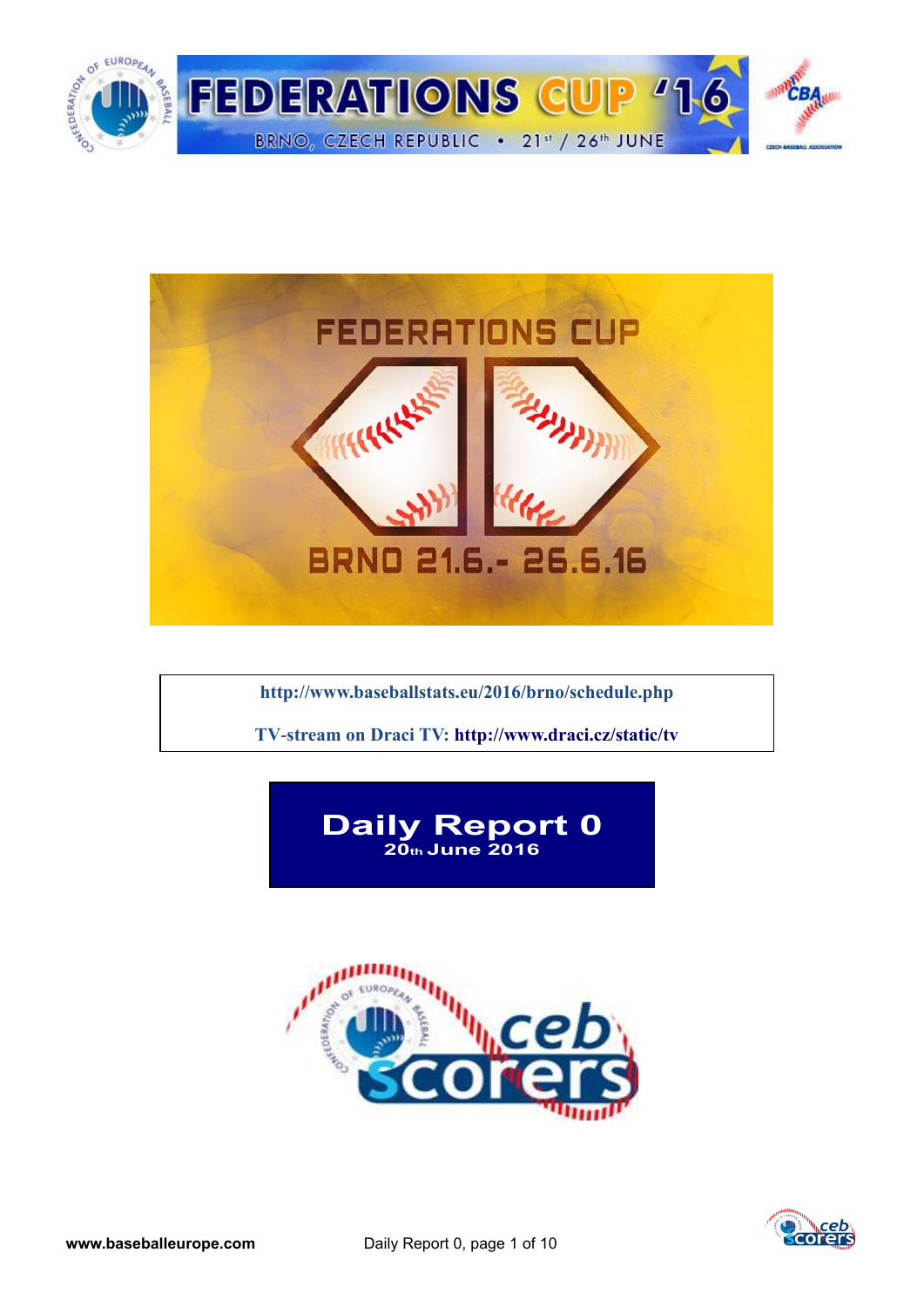

# **Officials**

|                                                                                                                   | <b>Technical Commission</b>                                                                     |  |  |  |  |  |
|-------------------------------------------------------------------------------------------------------------------|-------------------------------------------------------------------------------------------------|--|--|--|--|--|
|                                                                                                                   | Delegate:                                                                                       |  |  |  |  |  |
|                                                                                                                   | <b>Condi</b> Valles (ESP)                                                                       |  |  |  |  |  |
| Commissioner:                                                                                                     |                                                                                                 |  |  |  |  |  |
|                                                                                                                   | <b>Bohumil Bilek (CZE)</b>                                                                      |  |  |  |  |  |
|                                                                                                                   | <b>Umpires</b>                                                                                  |  |  |  |  |  |
| <b>Boris Surovyagin (RUS)</b><br>František Přibyl (CZE)<br><b>E</b> Jerry Karlsson (SWE)<br>Thorsten Roloff (GER) | <b>Franco Borselli (ITA)</b><br><b>I</b> Jean-Paul Jacobs (BEL)<br><b>P</b> Roman Matulik (SVK) |  |  |  |  |  |
|                                                                                                                   |                                                                                                 |  |  |  |  |  |
| Filip Capka (CZE)<br><b>D</b> Petr Jares (CZE)                                                                    | $\blacktriangleright$ Filip Mostek (CZE)                                                        |  |  |  |  |  |
|                                                                                                                   |                                                                                                 |  |  |  |  |  |
|                                                                                                                   | <b>Scoring Directors</b>                                                                        |  |  |  |  |  |
| Feiko Drost (NED)                                                                                                 | Romana Kuckova (CZE)                                                                            |  |  |  |  |  |

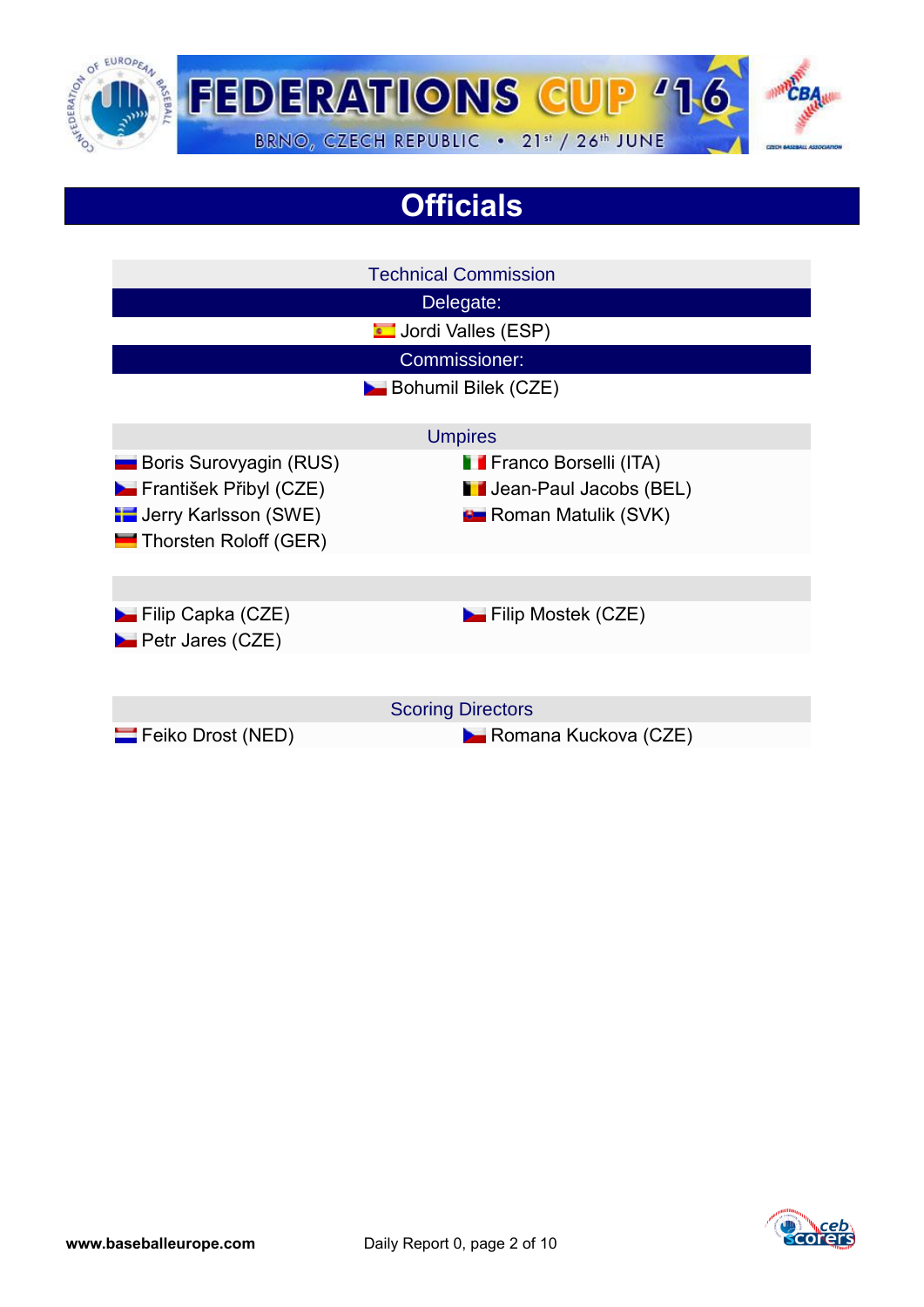

### Apollo Bratislava | SVK

| ##    | Name               | Pos           | B/T | C1        | Birthdate        |
|-------|--------------------|---------------|-----|-----------|------------------|
|       |                    |               |     |           |                  |
| 2     | HORACEK Jakub      | ΟF            | L/R | <b>SR</b> | $19 - 02 - 1989$ |
| 7     | GOTTSCHALL Mario   | $\mathcal{C}$ | R/R | <b>SR</b> | $10 - 08 - 1998$ |
| 10    | BRUNEGRAF Martin   | ΙF            | R/R | <b>SR</b> | $28 - 03 - 1986$ |
| 11    | KOKAVEC Matej      | P             | R/R | <b>SR</b> | $22 - 08 - 1988$ |
| 12    | ORLICKY Daniel     | ΙF            | R/L | <b>SR</b> | $12 - 11 - 1979$ |
| 16    | TESLIK Pavol       | P             | L/L | <b>SR</b> | $24 - 11 - 1984$ |
| 18    | GOTTSCHALL Richard | OF/P          | L/L | <b>SR</b> | $09 - 12 - 1996$ |
| 23    | REPASKY Matus      | ΟF            | R/R | <b>SR</b> | $09 - 11 - 1992$ |
| 25/83 | PAKSI Denis        | IF/OF         | R/R | SR        | $30 - 06 - 1998$ |
| 27    | KOSNA Jaroslav     | IF/P          | R/R | <b>SR</b> | $24 - 09 - 1992$ |
| 45    | BARRETO Anthony    | IF/P          | R/R | SR        | $19 - 07 - 1991$ |
| 50    | ZILAVY Lukas       | OF/P          | L/L | <b>SR</b> | $03 - 03 - 1986$ |
| 62/99 | BORAROS Tomas      | OF            | R/R | <b>SR</b> | $29 - 05 - 1993$ |
| 65/88 | JAROSIK Richard    | OF/DH         | R/R | <b>SR</b> | $18 - 11 - 1993$ |
| 68    | BUKVA Branislav    | IF/P          | R/R | <b>SR</b> | $21 - 06 - 1999$ |
| 69    | VACLAVIK Alexander | IF/DH         | R/R | <b>SR</b> | $19 - 01 - 1989$ |
| 94/13 | ROMAN Martin       | ΟF            | R/R | <b>SR</b> | $25 - 02 - 1994$ |
| 10    | BRUNEGRAF Martin   | Manager       |     |           |                  |
| 16    | PAVOL Teslik       | Coach         |     |           |                  |

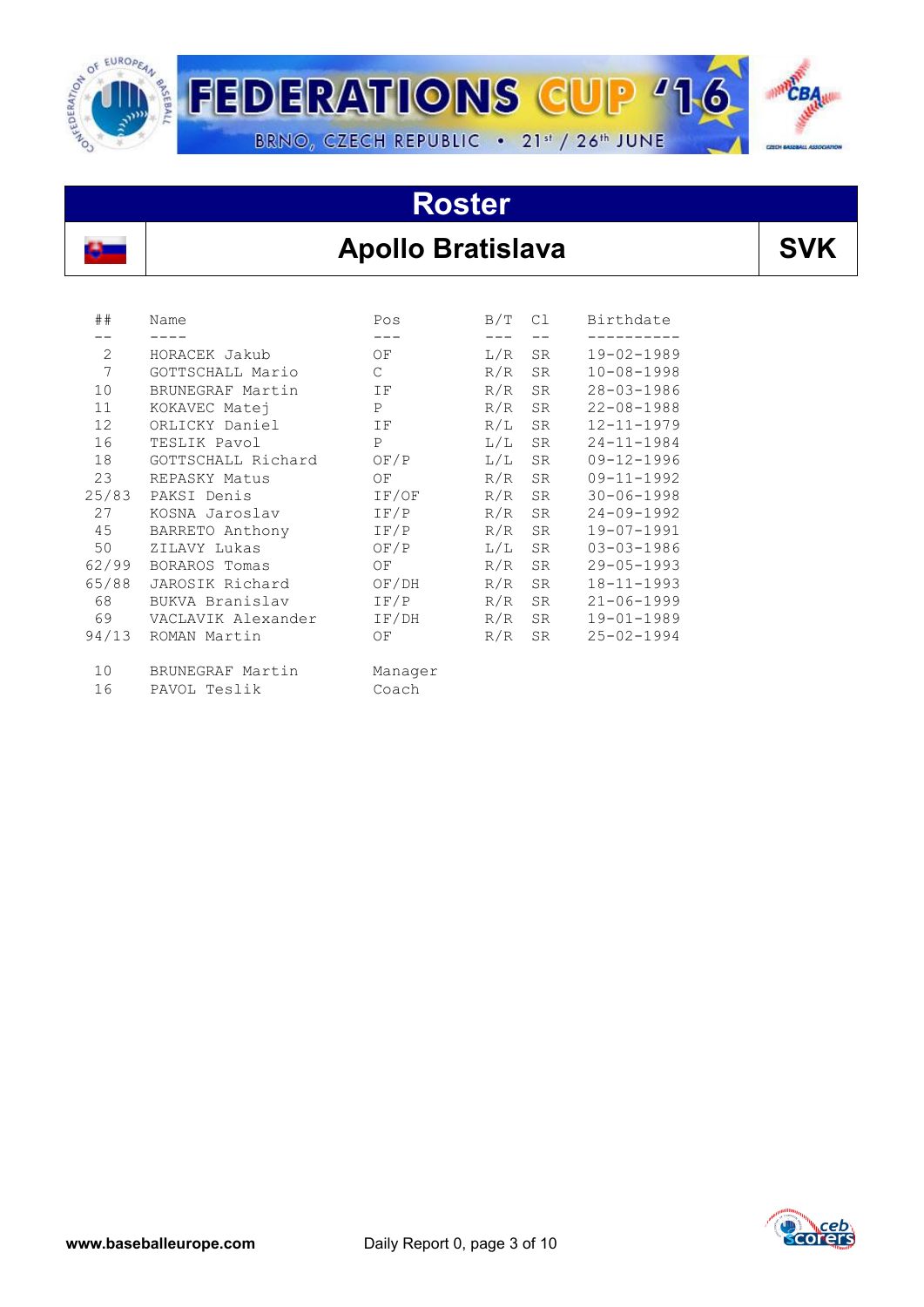

#### **Buffaloes Blagoevgrad** BUL

| ##    | Name                               | Pos          | B/T | C1        | Birthdate        |
|-------|------------------------------------|--------------|-----|-----------|------------------|
|       |                                    |              |     |           |                  |
| 10    | SHOPSKI Martin                     | P            | R/R | <b>SR</b> | $23 - 04 - 1990$ |
| 13    | KARASHTRANOV Nikolay               | ΟF           | L/R | <b>SR</b> | $05 - 12 - 1992$ |
| 16    | TEMELKOV Krum                      | IF/C         | R/R | <b>SR</b> | $03 - 04 - 1990$ |
| 21    | BLAGOEV Alexander                  | P/IF         | R/R | <b>SR</b> | $18 - 12 - 1991$ |
| 23/25 | DIMITROV Teodor                    | P/IF         | R/R | SR.       | $22 - 05 - 1991$ |
| 27    | DUNDALOV Hristo                    | ΙF           | R/R | <b>SR</b> | $12 - 05 - 1977$ |
| 28    | TASHEV Alexander                   | ΟF           | R/R | <b>SR</b> | $28 - 07 - 1990$ |
| 29    | NEDELCHEV Yasen                    | $\mathbf{P}$ | R/R | <b>SR</b> | $31 - 07 - 1966$ |
| 31    | ANDONOV Martin                     | P/OF         | L/L | <b>SR</b> | $14 - 02 - 1994$ |
| 33    | PETROV Petar                       | ΙF           | R/R | <b>SR</b> | 18-07-1986       |
| 66    | BALABANSKI Kiril                   | ΙF           | R/R | <b>SR</b> | $07 - 05 - 1997$ |
| 67    | PETKOV Petyo                       | P            | R/R | <b>SR</b> | $20 - 07 - 1991$ |
| 77    | DIMITROV Deniz                     | ΙF           | R/R | <b>SR</b> | $26 - 11 - 1984$ |
| 99    | ANGELOV Ivan                       | C/P          | R/R | <b>SR</b> | $07 - 11 - 1985$ |
| 29    | NEDELCHEV Yasen<br>DUNDALOV Hristo | Manager      |     |           |                  |

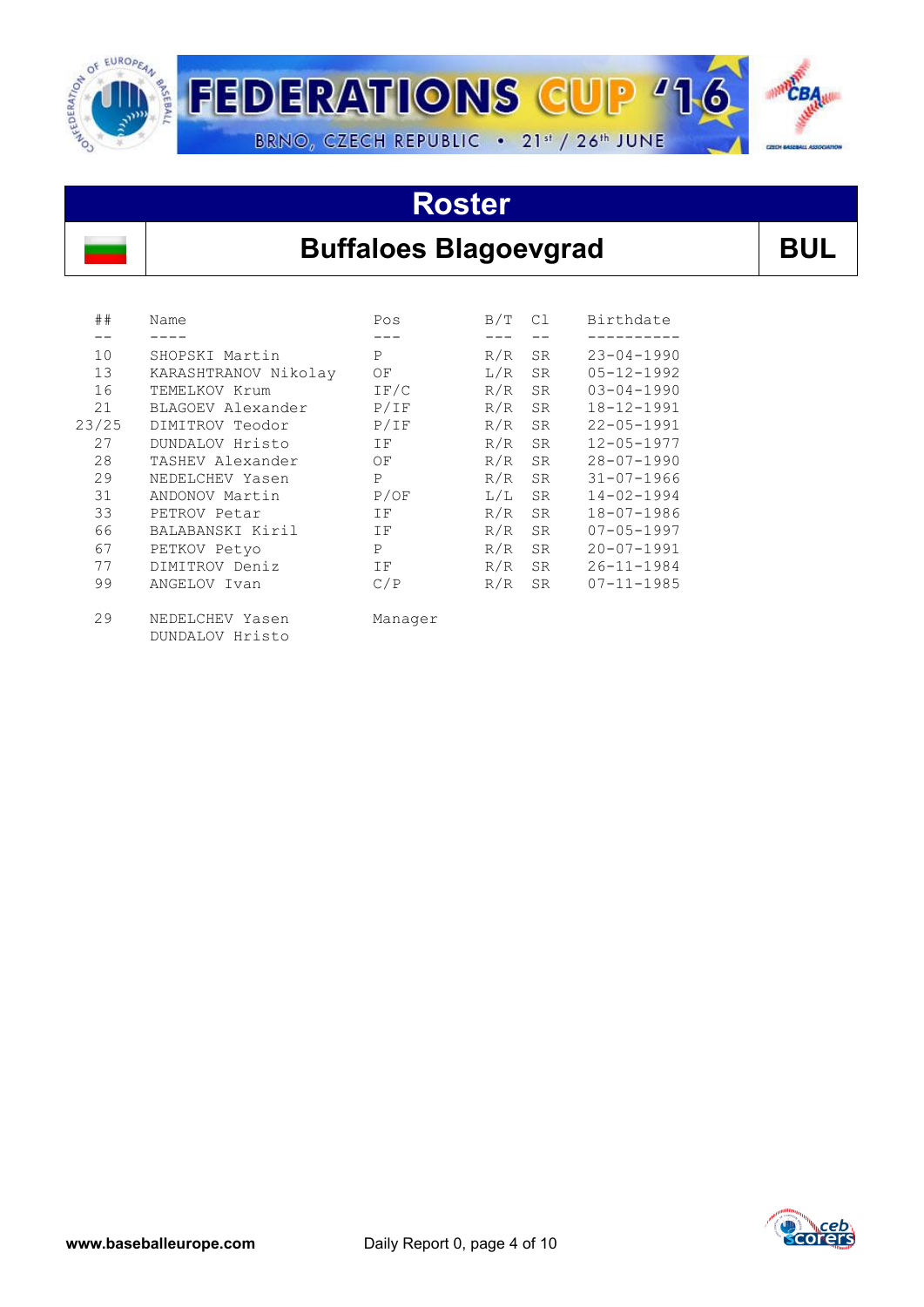



#### **Deurne Spartans Antwerp BEL**

| ## | Name                      | Pos          | B/T | C1        | Birthdate        |
|----|---------------------------|--------------|-----|-----------|------------------|
|    |                           |              |     |           |                  |
| 3  | VALERIO Alberto           | IF           | R/R | <b>SR</b> | $30 - 07 - 1980$ |
| 9  | REINA VIANT Leonel        | OF           | R/R | <b>SR</b> | $03 - 08 - 1988$ |
| 10 | DROOGENBROECK Jace        | OF/P         | B/L | <b>SR</b> | $18 - 09 - 1997$ |
| 12 | DE VRIENDT Nick           | ΙF           | R/R | <b>SR</b> | $25 - 07 - 1989$ |
| 13 | LEBACKS Felix             | $\mathbf{P}$ | R/R | <b>SR</b> | $20 - 11 - 1983$ |
| 18 | DE BENS Joran             | ΙF           | R/R | <b>SR</b> | $12 - 12 - 1989$ |
| 22 | VICENTE Adalberto         | ΟF           | R/R | <b>SR</b> | 18-08-1984       |
| 25 | DE VRIENDT Morris         | ΟF           | B/R | <b>SR</b> | $08 - 01 - 1991$ |
| 27 | VAN DEN BOSCH Dave        | Ρ            | L/L | <b>SR</b> | $06 - 03 - 1985$ |
| 31 | STRAUSS Kyle              | ΙF           | R/R | <b>SR</b> | $20 - 10 - 1988$ |
| 38 | ALVES VILACHA Frank       | P            | R/R | <b>SR</b> | $09 - 04 - 1991$ |
| 44 | JONIS Riugino             | ΙF           | R/R | <b>SR</b> | $04 - 07 - 1991$ |
| 51 | MESEURE Alain             | ΙF           | R/R | <b>SR</b> | $16 - 04 - 1970$ |
| 55 | LARSEN Mike               | OF           | R/R | <b>SR</b> | $17 - 02 - 1990$ |
| 99 | JIE-SAM-FOEK Jason        | OF/P         | R/R | <b>SR</b> | $05 - 04 - 1989$ |
| 81 | DE VRIEND Ronald          | Coach        |     |           |                  |
| 23 | VERTOMMEN Donald          | Coach        |     |           |                  |
| 80 | DROOGENBROEK Frank<br>VAN | Coach        |     |           |                  |

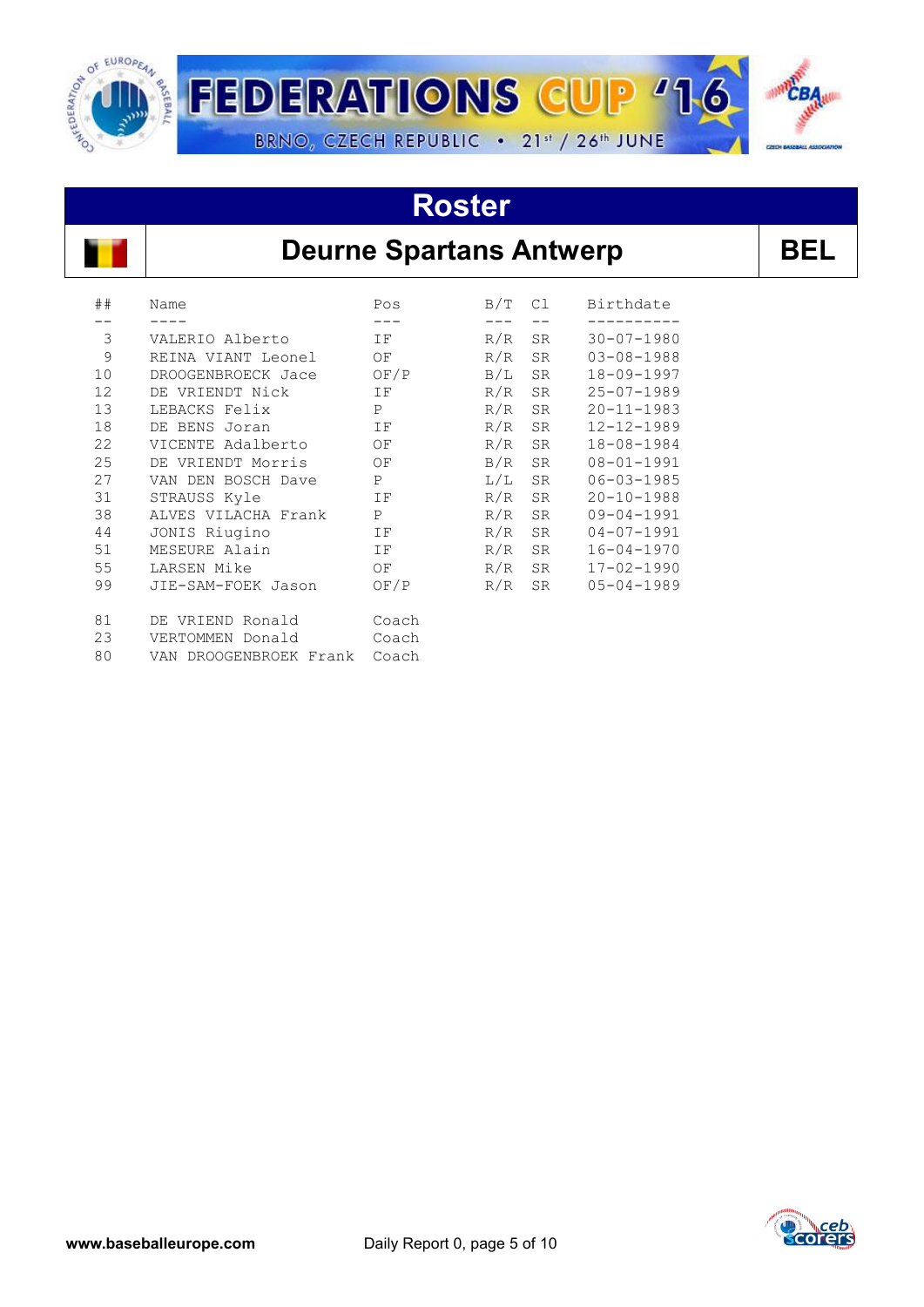

**FEDERATIONS CUP '1** BRNO, CZECH REPUBLIC . 21st / 26th JUNE

# **Roster**

#### **Draci Brno**

| × |  |
|---|--|

CBA

 $\overline{\mathbf{o}}$ 

| ##             | Name                 | Pos           | B/T | C1        | Birthdate        |
|----------------|----------------------|---------------|-----|-----------|------------------|
|                |                      | ---           |     |           |                  |
| $\mathbf 1$    | HAJTMAR Adam         | IF            | L/R | <b>SR</b> | $28 - 01 - 1995$ |
| $\overline{c}$ | HAJTMAR Jakub        | ΙF            | R/R | <b>SR</b> | $14 - 06 - 1987$ |
| $\,8\,$        | MOSTEK Filip         | OF            | L/L | SR        | $23 - 10 - 1996$ |
| 9              | DUBOVY Arnost        | ΟF            | R/R | <b>SR</b> | $01 - 04 - 1992$ |
| 11             | CHROUST Radim        | $\mathsf{C}$  | L/R | <b>SR</b> | $27 - 10 - 1988$ |
| 12             | SANDERSIUS Gabriel   | P             | R/R | SR        | $21 - 05 - 1987$ |
| 13             | SCHNEIDER Martin     | P/IF          | R/R | SR        | $04 - 03 - 1986$ |
| 16             | FURKO Ondrej         | P             | R/R | SR        | $10 - 02 - 1999$ |
| 21             | POLANSKY Tomas       | IF            | L/R | <b>SR</b> | $16 - 06 - 1981$ |
| 22             | CAPKA Filip          | $\mathsf{P}$  | L/R | <b>SR</b> | $04 - 11 - 1998$ |
| 23             | FELKL Jan            | ΙF            | R/R | <b>SR</b> | $22 - 11 - 1989$ |
| 24             | BUDSKY Pavel         | IF/P          | R/R | <b>SR</b> | $30 - 10 - 1973$ |
| 26             | HRUSOVSKY Karel      | OF            | L/R | SR        | $29 - 04 - 1981$ |
| 27             | CHROUST Premek       | IF            | L/L | SR        | $22 - 11 - 1991$ |
| 30             | SOBOTKA Michal       | $\mathbf{P}$  | R/R | <b>SR</b> | $13 - 08 - 1992$ |
| 35             | JARVIS Jason         | P             | R/R | <b>SR</b> | $01 - 10 - 1987$ |
| 42             | VASOUREK Jan         | $\, {\bf P}$  | R/R | SR        | $31 - 10 - 1991$ |
| 44             | ONDRACEK MICHAL      | OF            | R/R | <b>SR</b> | $25 - 12 - 1989$ |
| 46             | MINARIK Petr         | $\, {\bf P}$  | R/R | <b>SR</b> | $04 - 07 - 1984$ |
| 47             | DERHAK Alexander     | $\mathcal{C}$ | R/R | <b>SR</b> | $27 - 02 - 1981$ |
| 48             | VASOUREK Frantisek   | $\mathcal{C}$ | R/R | <b>SR</b> | $31 - 10 - 1991$ |
| 52             | <b>JANICEK Lukas</b> | $\mathsf{P}$  | L/L | SR        | $15 - 05 - 1996$ |
| 54             | KREMLACEK Michael    | IF/OF         | R/R | SR        | $03 - 11 - 1989$ |
| 97             | KALABEK Martin       | P/OF          | L/R | <b>SR</b> | $27 - 02 - 1997$ |
| 19             | NESNAL Arnost        | Manager       |     |           |                  |
| 20             | CAPKA Hynek          | Coach         |     |           |                  |
| 29             | KRATOCHVIL Igor      | Coach         |     |           |                  |

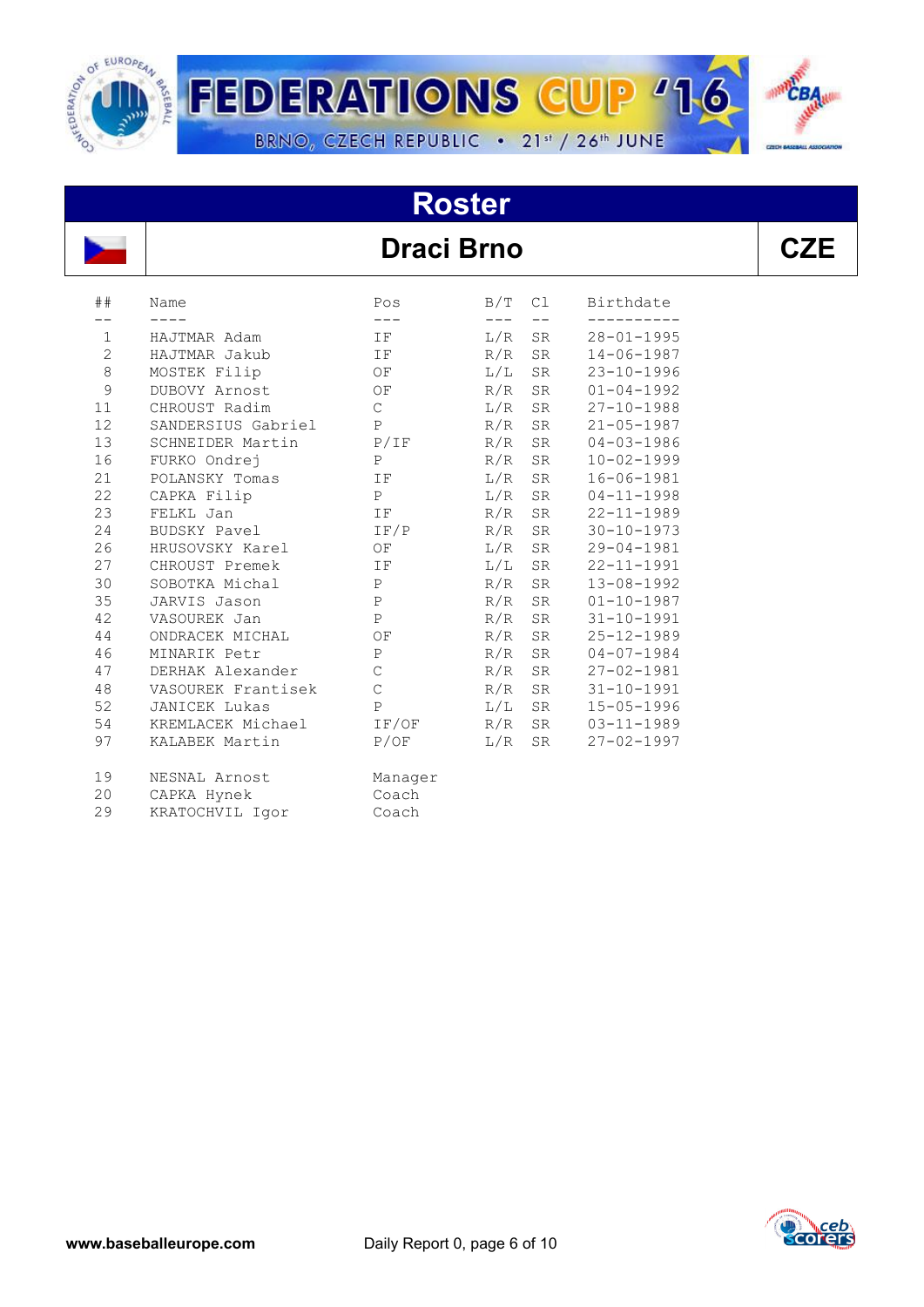

#### **SSHOR Moskvich**

| . .<br>۰. | .,<br>v |
|-----------|---------|
|-----------|---------|

| ##       | Name                 | Pos        | B/T | C1        | Birthdate        |
|----------|----------------------|------------|-----|-----------|------------------|
|          |                      |            |     |           |                  |
| $\Omega$ | LOBANOV Nikita       | P/IF/OF    | R/R | <b>SR</b> | $20 - 01 - 1994$ |
| 8        | KUDRYASHOV Sergey    | IF/OF      | R/R | <b>SR</b> | 18-09-1997       |
| 10       | BULTE PINYA Frank    | IF/OF      | B/R | <b>SR</b> | $27 - 03 - 1997$ |
| 11       | BYKOVTSEV Mikhail    | IF/OF      | R/R | <b>SR</b> | $12 - 12 - 1999$ |
| 12       | ALENICHEV Pavel      | IF/OF      | R/R | <b>SR</b> | $12 - 03 - 1999$ |
| 15       | GALKIN Aleksey       | P/IF/OF    | R/R | <b>SR</b> | $15 - 08 - 1989$ |
| 17       | GALKIN Dmitry        | P/IF/OF    | R/R | <b>SR</b> | $17 - 01 - 1985$ |
| 20       | LIBIN EVGENY         | P/IF/OF    | R/L | <b>SR</b> | $29 - 01 - 1997$ |
| 21       | NEFEDOV Savelii      | P/OF       | R/R | <b>SR</b> | $21 - 12 - 1998$ |
| 22       | KOCHNOV Georgii      | IF/OF      | R/R | <b>SR</b> | $22 - 04 - 1998$ |
| 23       | MAKSIMOV Pavel       | P/OF       | R/R | <b>SR</b> | $23 - 10 - 1997$ |
| 25       | CHERNYSHOV Alexander | IF/OF      | R/R | <b>SR</b> | 18-08-1989       |
| 26       | LOBANOV Nikolay      | P/IF/OF    | R/L | SR.       | $26 - 03 - 1989$ |
| 46       | BULTE PINYA Andrey   | IF/OF      | R/R | <b>SR</b> | $01 - 07 - 1987$ |
| 55       | RODRIGES Pablo       | IF/OF      | R/R | SR.       | $06 - 05 - 1998$ |
| 77       | BOLOTIN Georgy       | C/OF       | R/R | SR        | $19 - 08 - 1986$ |
| 99       | TETEREV Aleksei      | IF/OF      | R/R | <b>SR</b> | $11 - 02 - 2000$ |
|          |                      |            |     |           |                  |
|          | BURKENYA Danil       | Manager    |     |           |                  |
|          | KURCHENKO Sergey     | Head Coach |     |           |                  |
| 16       | LIBIN Alexey         | Coach      |     |           |                  |
|          |                      |            |     |           |                  |

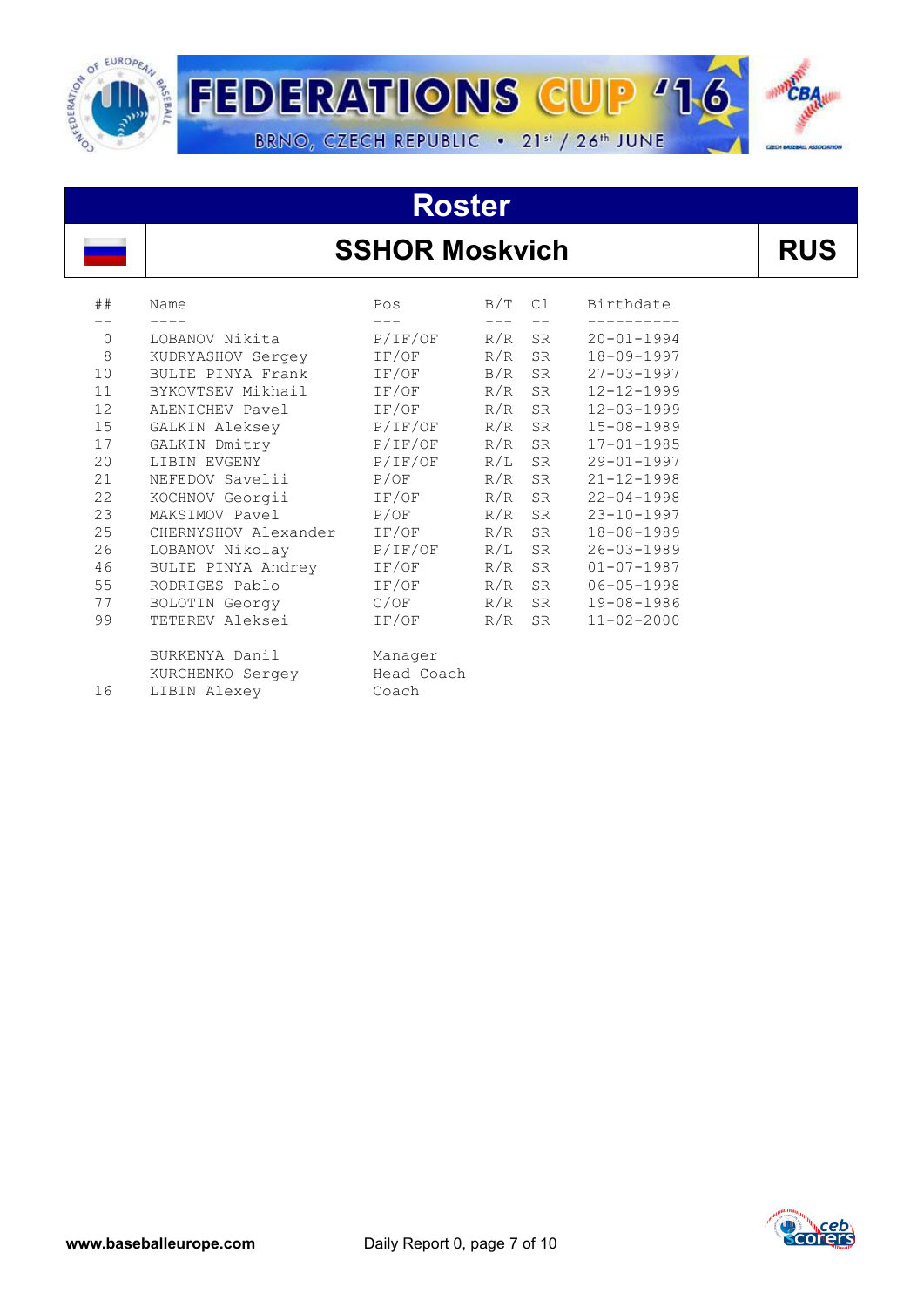

### **Sölvesborg Firehawks** | SWE

| ##             | Name              | Pos          | B/T | C1        | Birthdate        |
|----------------|-------------------|--------------|-----|-----------|------------------|
|                |                   |              |     |           |                  |
| $\mathbf{1}$   | ODMO Rickard      | OF           | R/R | <b>SR</b> | $08 - 05 - 1988$ |
| $\overline{2}$ | KALLFORS Johannes | OF           | L/R | <b>SR</b> | $01 - 07 - 1989$ |
| $\overline{4}$ | TALBERT Parker    | P/IF         | R/L | <b>SR</b> | $26 - 07 - 1989$ |
| 7              | PORTER Evan       | ΙF           | R/R | <b>SR</b> | $13 - 03 - 1987$ |
| 10             | OLEFALK Simon     | OF           | R/R | <b>SR</b> | $20 - 05 - 1994$ |
| 12             | KNUTSSON Karl     | P            | L/R | <b>SR</b> | $12 - 12 - 1966$ |
| 13             | TRUDEL Kevin      | IF           | L/R | <b>SR</b> | $09 - 02 - 1994$ |
| 15             | HALLSTEN Kim      | IF           | L/R | <b>SR</b> | $28 - 10 - 1993$ |
| 16             | JOHNSON Brian     | IF/C         | R/R | <b>SR</b> | $31 - 01 - 1987$ |
| 17             | KIAS Kevin        | C/IF         | L/R | <b>SR</b> | $13 - 12 - 1998$ |
| 18             | CALSON Anton      | IF/P         | L/R | <b>SR</b> | $21 - 05 - 1996$ |
| 20             | ANDERSSON Simon   | $\mathsf{P}$ | L/L | <b>SR</b> | $09 - 11 - 1997$ |
| 21             | SEGRE Fredrik     | C/OF         | R/R | <b>SR</b> | $06 - 11 - 1991$ |
| 24             | BROMAN Adam       | OF           | R/R | <b>SR</b> | $03 - 09 - 1992$ |
| 26             | FAHLIN Martin     | IF/OF        | L/R | <b>SR</b> | $26 - 02 - 1996$ |
| 30             | JOHNSON Daniel    | P/IF         | R/R | <b>SR</b> | $29 - 06 - 1994$ |
| 31             | JOHNSON Joel      | IF           | R/R | SR        | $01 - 04 - 1996$ |
| 33             | KARLSSON Kent     | P/IF         | R/R | <b>SR</b> | $29 - 05 - 1977$ |
| 34             | LENNARTSSON Filip | <b>TF</b>    | R/R | <b>SR</b> | $19 - 08 - 1993$ |
| 35             | BERGHED Nils      | P/C/OF       | R/R | <b>SR</b> | $17 - 12 - 1982$ |
| 12             | KNUTSSON Karl     | Manager      |     |           |                  |

8 OLSSON Johan Coach

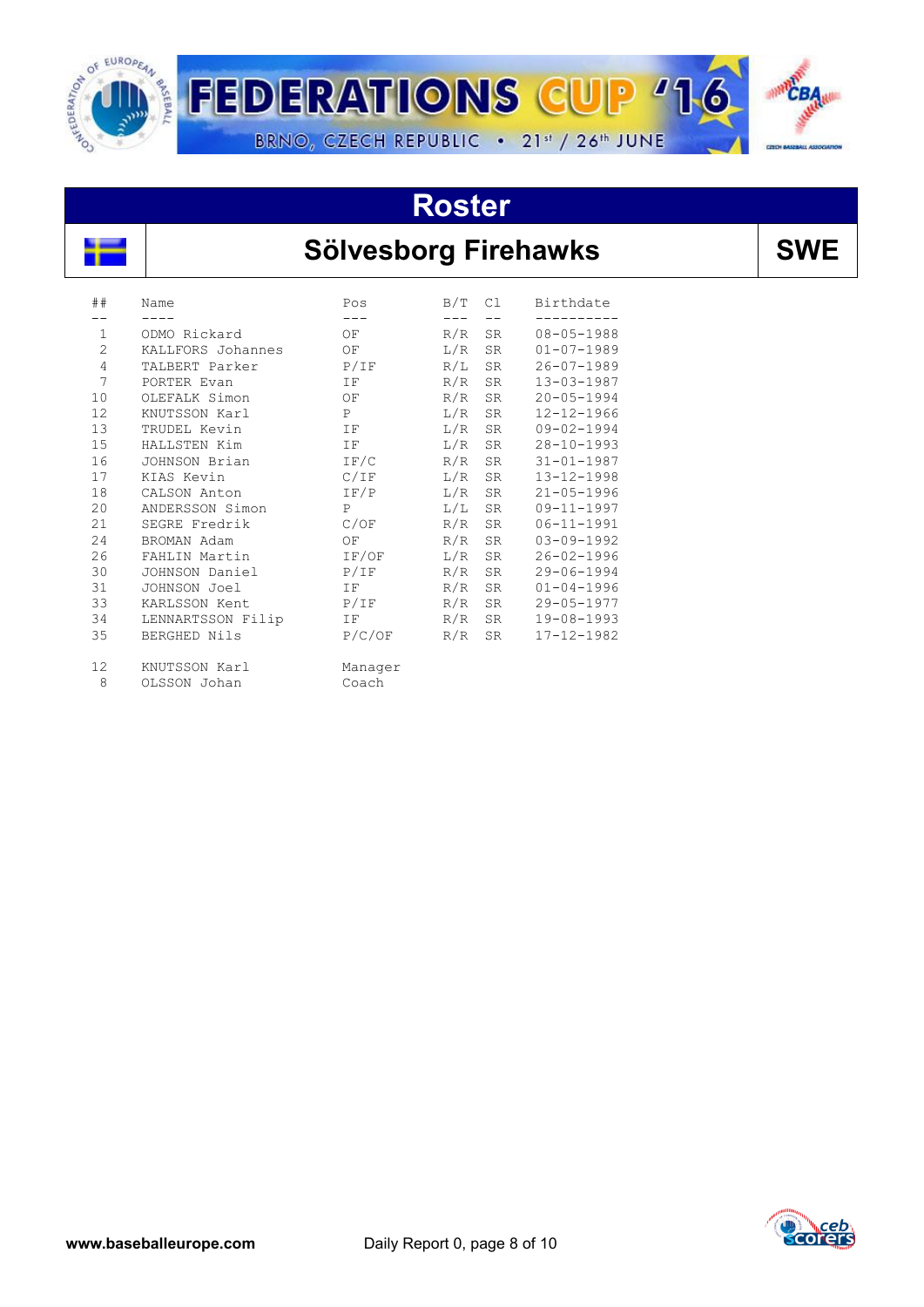

| <b>l</b> eams |
|---------------|
|---------------|

- **Apollo Bratislava (SVK)** Draci Brno (CZE)
	- Buffaloes Blagoevgrad (BUL) SSHOR Moskvich (RUS)
- **Deurne Spartans Antwerp (BEL)** Sölvesborg Firehawks (SWE)

- 
- 

| Game            | At time | <b>Ballpark</b> | Pool | <b>Schedule and Results</b><br>Home team                  | Visiting team                    | Final        | <b>Inn</b> |
|-----------------|---------|-----------------|------|-----------------------------------------------------------|----------------------------------|--------------|------------|
|                 |         |                 |      |                                                           |                                  | <b>Score</b> |            |
|                 |         |                 |      | Tuesday 21st June                                         |                                  |              |            |
| 01              | 10:00   | <b>Brno</b>     | Α    | SSHOR Moskvich (RUS)                                      | Deurne Spartans Antwerp (BEL)    |              |            |
| 02              | 14:30   | <b>Brno</b>     | Α    | Sölvesborg Firehawks (SWE)                                | Buffaloes Blagoevgrad (BUL)      |              |            |
| 03              | 19:00   | <b>Brno</b>     | A    | Draci Brno (CZE)                                          | <b>B</b> Apollo Bratislava (SVK) |              |            |
|                 |         |                 |      | Wednesday 22nd June                                       |                                  |              |            |
| 04              | 10:00   | <b>Brno</b>     | Α    | Buffaloes Blagoevgrad (BUL)                               | SSHOR Moskvich (RUS)             |              |            |
| 05              | 14:30   | <b>Brno</b>     | Α    | <b>B</b> Apollo Bratislava (SVK)                          | Sölvesborg Firehawks (SWE)       |              |            |
| 06              | 19:00   | <b>Brno</b>     | A    | Deurne Spartans Antwerp (BEL) Draci Brno (CZE)            |                                  |              |            |
|                 |         |                 |      | Thursday 23rd June                                        |                                  |              |            |
| 07              | 10:00   | <b>Brno</b>     | Α    | <b>D</b> Apollo Bratislava (SVK)                          | SSHOR Moskvich (RUS)             |              |            |
| 08              | 14:30   | <b>Brno</b>     | Α    | Deurne Spartans Antwerp (BEL) Buffaloes Blagoevgrad (BUL) |                                  |              |            |
| 09              | 19:00   | <b>Brno</b>     | Α    | Sölvesborg Firehawks (SWE)                                | Draci Brno (CZE)                 |              |            |
|                 |         |                 |      | Friday 24th June                                          |                                  |              |            |
| 10 <sup>1</sup> | 10:00   | <b>Brno</b>     | Α    | <b>B</b> Apollo Bratislava (SVK)                          | Deurne Spartans Antwerp (BEL)    |              |            |
| 11              | 14:30   | <b>Brno</b>     | Α    | Sölvesborg Firehawks (SWE)                                | <b>SSHOR Moskvich (RUS)</b>      |              |            |
| 12 <sup>2</sup> | 19:00   | <b>Brno</b>     | A    | Draci Brno (CZE)                                          | Buffaloes Blagoevgrad (BUL)      |              |            |
|                 |         |                 |      | Saturday 25th June                                        |                                  |              |            |
| 13              | 10:00   | <b>Brno</b>     | A    | Deurne Spartans Antwerp (BEL) Sölvesborg Firehawks (SWE)  |                                  |              |            |
| 14              | 14:30   | <b>Brno</b>     | Α    | Buffaloes Blagoevgrad (BUL)                               | <b>D</b> Apollo Bratislava (SVK) |              |            |
| 15 <sub>1</sub> | 19:00   | <b>Brno</b>     | Α    | SSHOR Moskvich (RUS)                                      | Draci Brno (CZE)                 |              |            |
|                 |         |                 |      | Sunday 26th June                                          |                                  |              |            |
| 16              | 14:00   | <b>Brno</b>     | Fi   | $\bullet$ :: A1 ::                                        | $\bullet$ :: A2 ::               |              |            |

[In each game the home team is named first](http://score.cebeurope.com/2013/antwerp/login.php)